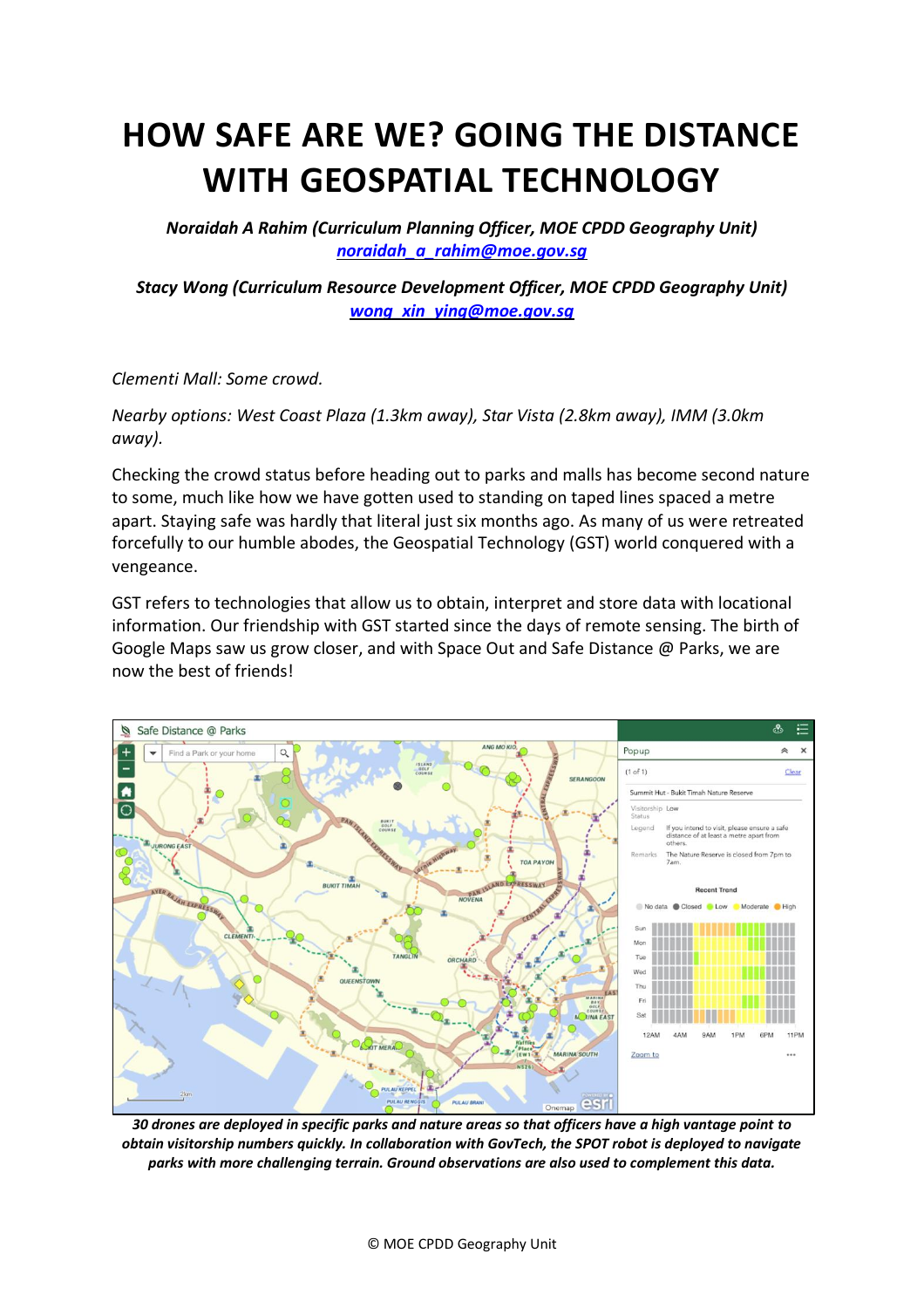GST indeed has the potential to keep us safe through these apps. But really, how useful is GST in the context of safe distancing? We turned to an Esri representative, Miss Xara Villavicencio (X), a park and mall user, Mr Goh Tiong Ann (T) and a safe distancing ambassador at parks, Miss Jean Tan (J) for their thoughts. We also attended the [Esri](https://www.google.com/url?q=https%3A%2F%2Fesrisingapore.com.sg%2Fesri-singapore-user-conference-2020&sa=D&sntz=1&usg=AFQjCNFAkwIhF4sk2nuNIc2h1_21-K7awg)  [Singapore User Conference 2020](https://www.google.com/url?q=https%3A%2F%2Fesrisingapore.com.sg%2Fesri-singapore-user-conference-2020&sa=D&sntz=1&usg=AFQjCNFAkwIhF4sk2nuNIc2h1_21-K7awg) to gain insights on the development of these apps.

### **#1: HOW WERE THESE APPS CREATED?**

X: NParks collaborated with Esri Singapore to build the first version of Safe Distance @ Parks. This app is a real-time map that colour-codes and displays crowd levels at parks. Developed and launched within three days, it has since been upgraded three times. Space Out was created by URA using Esri's map technology and engine to provide an interactive map of Singapore, to display and colour-code malls based on crowd levels.



*CCTVs are also used to survey and monitor parks. These images are transmitted to a backend server every 15 minutes, and video analytics is then used for people counting. To safeguard people's privacy, images only recognise the physical body but not the face. However, among the limitation of using images is that vegetation may block the field of view.*

#### **#2: HOW HAS GST HELPED WITH SAFE DISTANCING?**

X: Since the public is empowered with information to adjust their schedule accordingly, they can make conscious decisions to ensure the safety of themselves and the people around them. This creates a staggered effect on crowd levels across Singapore.

T: During the Circuit Breaker, GST had allowed me to check the crowd levels at malls hence helping me to avoid long queues at the supermarket.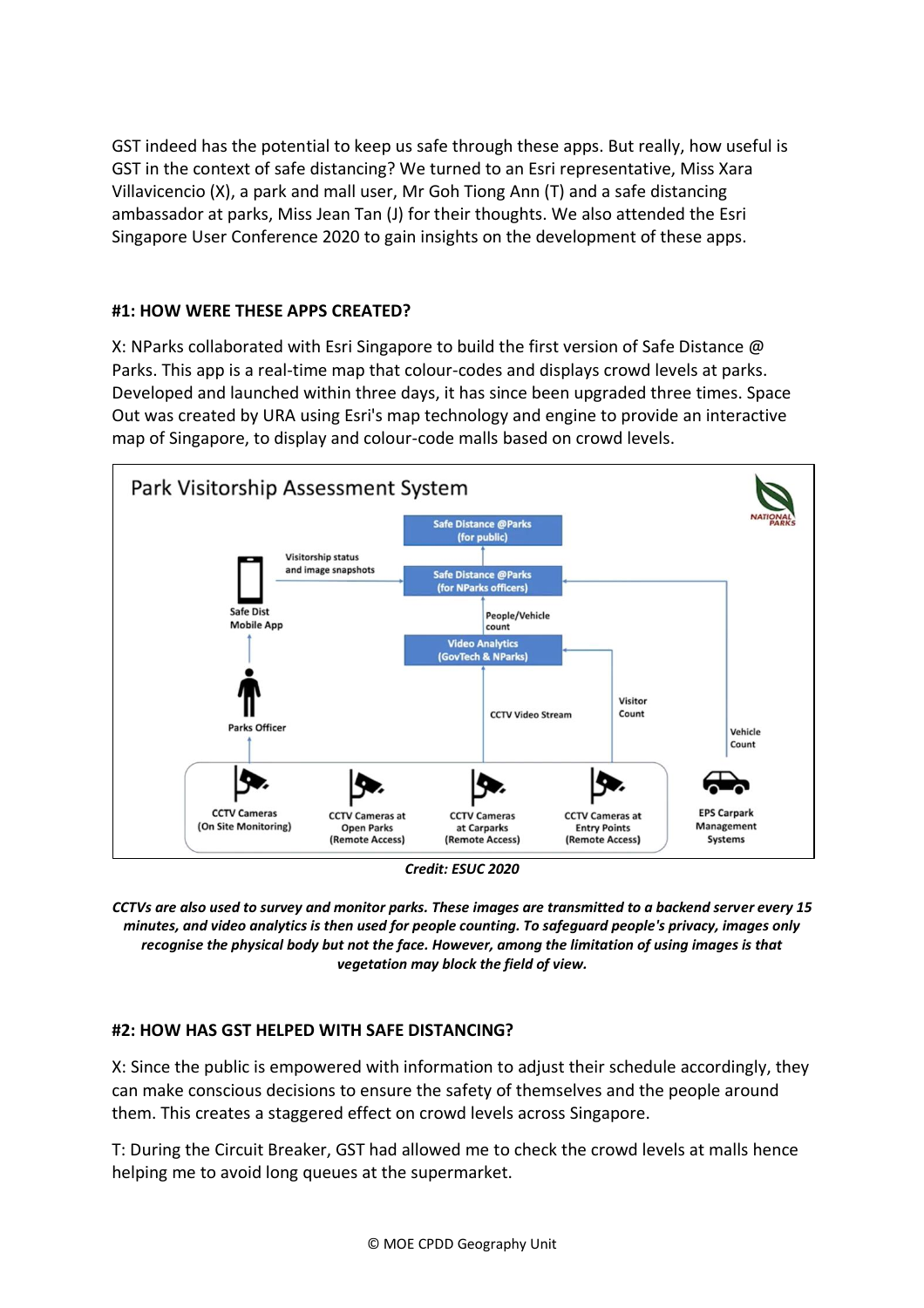J: GST provides an overview of a park's visitorship so that people can plan a trip to the park before setting off. A map is more easily understood than having to pore through a long list of updates on park status. When parks reached their maximum capacities and had to be closed, we could direct disappointed visitors to the website so that they can monitor crowd levels before making a return visit.

#### **#3: DID YOU OBSERVE DISCREPANCIES BETWEEN THE REPORTED AND OBSERVED CAPACITY AT PARKS OR MALLS?**

T: I noticed that although a mall might be labelled "max", people can still enter because there is a roughly equal number of people exiting at the same time. There is also some lag time between the reported mall capacity and the actual capacity when you reach the mall due to travel time.

J: Some visitors questioned the visual inspection done by officers to estimate real-time visitorship at parks.



*The maximum capacity of malls is determined from safe distancing guidelines for retails malls by Enterprise Singapore. By comparing shopper traffic data provided by retail malls and their maximum capacities, percentage figures are derived to indicate the crowd levels at these malls. The app has been refined to include features like enhanced map symbols, queue length at markets, nearby less crowded mall options and multi-language functions.*

### **#4: WHAT LIMITATIONS DO YOU THINK GST MIGHT HAVE WITH REGARD TO SAFE DISTANCING?**

X: GST is only as useful as the number of users on the apps. There are still many who are not aware of the existence of this technology. Even with this information, people may still choose to access goods and services at their preferred convenience.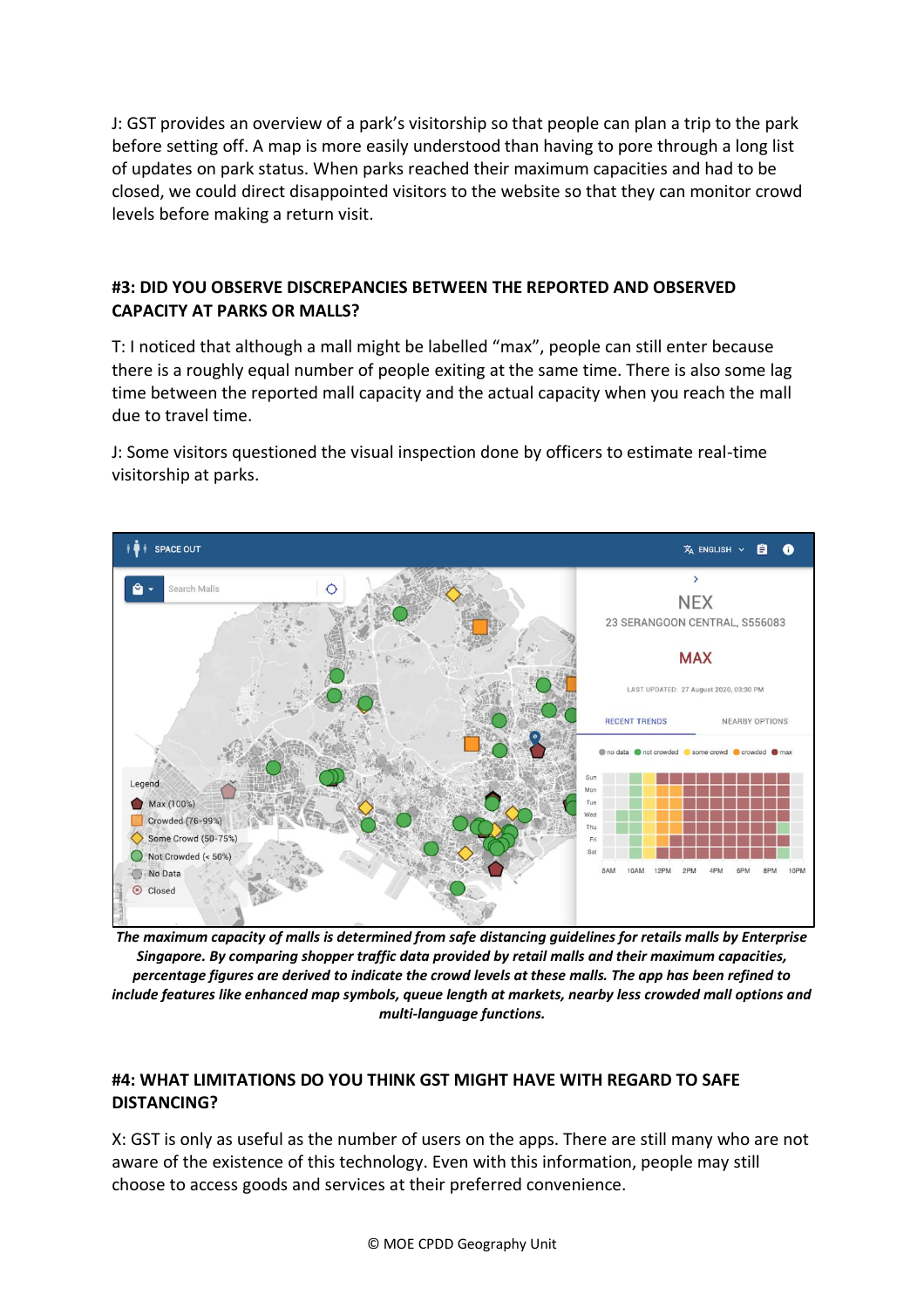T: I think that GST would be less effective for parks because a long stretch at a park is represented as a single point. Therefore, it is unclear if only a particular section of the park is crowded, or if the entire park is crowded.

J: There may be difficulty in estimating visitor numbers at parks, resulting in a lag time between status updates and actual numbers. For example, Windsor Nature Park is connected to MacRitchie Reservoir Park through trails. Hence, it is difficult to count visitors moving to and from both parks and those walking along the trails accurately. In comparison, retail malls might have a more accurate visitor count due to fewer entrances and exits albeit a small lag time between reported and observed capacity.



*In the early stages of safe distancing, malls were using manual counting. As the situation progressed, different partners began exploring more practical and efficient ways of gathering data to publish data that is as real-time as possible. Some partners now estimate crowd levels from SafeEntry check-ins and checkouts.*

#### **#5: HOW CAN USERS HELP TO INCREASE THE RELIABILITY OF DATA SHOWN ON THESE APPS?**

X: It would be valuable to have crowdsourced information from the public. A large volume of data from a digital-savvy population increases the quality of data gathered from technology. It provides insights that are far greater than data collected from more traditional and manual methods. However, with regulations like PDPA in place, we also need to be sensitive with crowdsourced information.